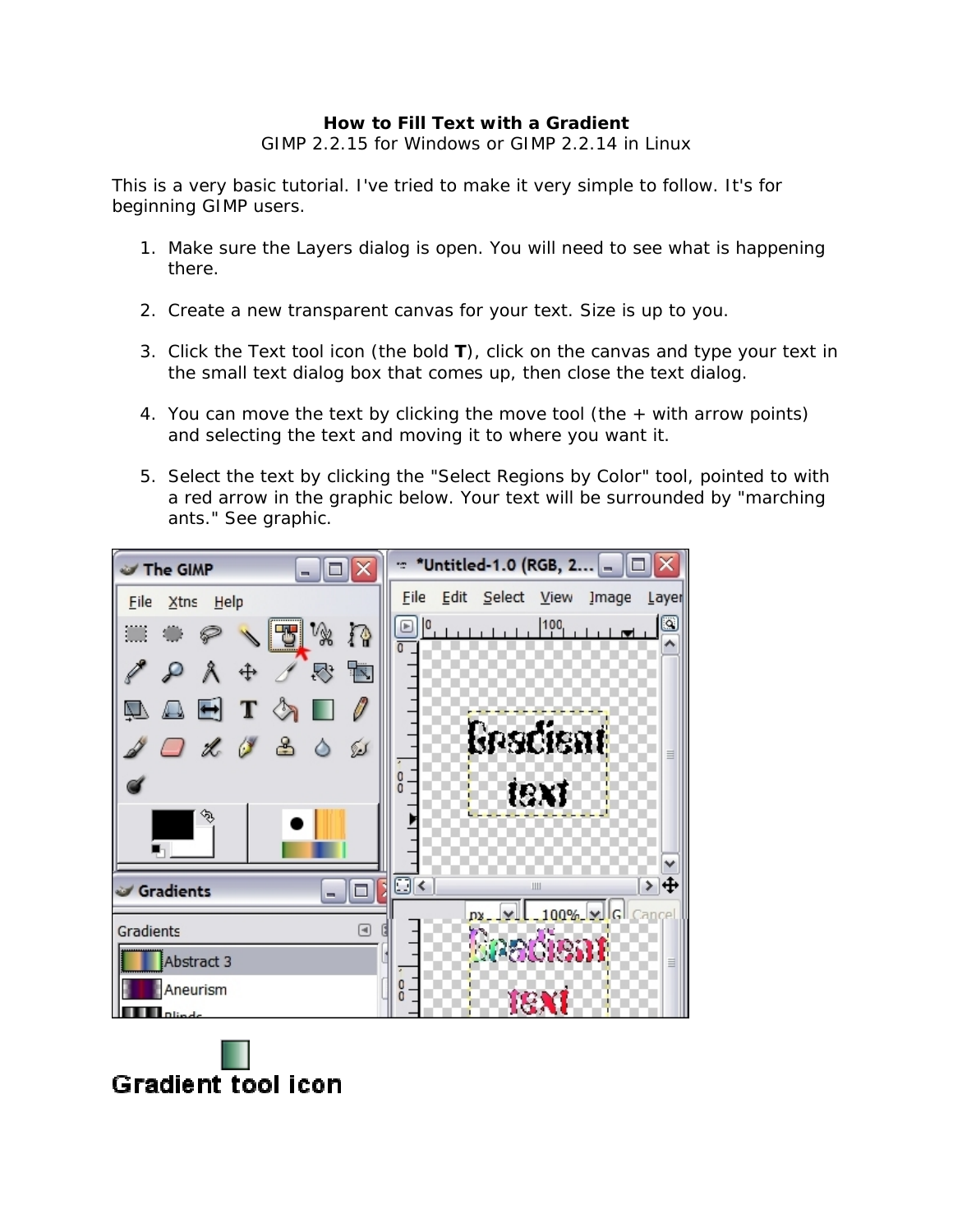- 6. Click the gradient button and in the dialog choose the gradient you want. Run the mouse across your text in the direction you want the gradient to fill it. If you're not satisfied with the first run, do it until you have the effect you want. Diagonally will make the gradient diagonal, top to bottom or bottom to top will make the gradient horizontal, and side to side the gradient will be vertical. While the text is still selected you can do it any number of times until you have what you want. The example text is done diagonally.
- 7. After you are finished with the gradient fill, and with your text still selected, you can add a stroke around your text. That is the black border surrounding each letter. If you want a color other than black, change the foreground color to your choice by double-clicking it and bring up the color dialog.
- 8. While the text is still selected, click Edit/Stroke selection. The default is 6 pixels which is very thick and may hide most of your letters. I used 1 pixel in the example below. You may wish to leave your text unstroked so just skip this step.
- 9. Unselect the text by clicking Select/None
- 10.If you want a drop shadow, Script-Fu/Shadow/Drop Shadow. The gradient graphic below has a shadow using the default shadow setting. I prefer my shadows a little lighter and smaller. I like 3 to 4 for the X & Y axes,  $6 - 7$  for the blur and about 35 – 40 for the opacity. Again, that's a matter of preference.
- 11.Look at your Layers dialog. You will see the top layer is your text and the next layer is the shadow. There is also a layer named background. Select the top layer by clicking on it. It is probably already selected but make sure. Right-click and select Merge Down. Now your text is merged with the shadow. You can also merge the layer down by selecting Layer in the menu across the top of your graphic and choosing Merge down, just make sure the top layer is selected in the Layers dialog.
- 12.To crop your image, make sure it is selected in the Layers dialog. Image/Autocrop Image will crop your image to its smallest size.
- 13.The next step is choosing what kind of graphic you want to save it as. If you save it as an .xcf graphic, that's GIMP's way of storing a graphic for you. You can't use that extension for something you want to display on the web or in an email. I am only familiar with .gif, .png or .jpg graphics for those particular uses. You may have another preference. At the present time the only way you can display an animated graphic is as a .gif. I believe better quality animations will be available in the near future.
- 14.To save your graphic as a .jpg, choose your background color. The default is white. If you have a colored background make the background color that color. Select Image/Flatten and if you will look at the Layers dialog you will